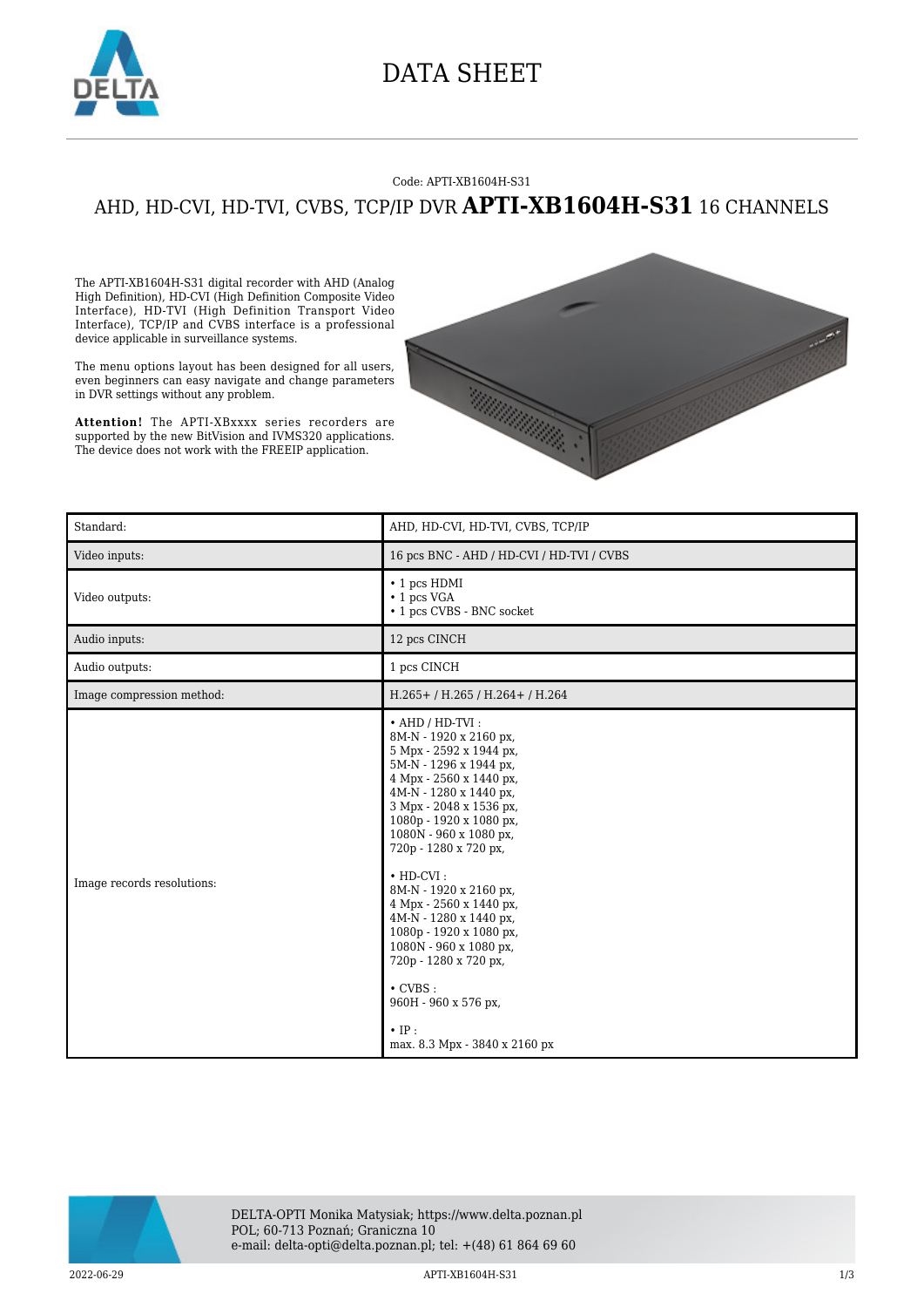

## DATA SHEET

| Recording speed adjustment:         | 8.3 Mpx IP @ 1  25 fps<br>8M-N @ 1  8 fps<br>5 Mpx @ 1  6 fps<br>5M-N @ 1  10 fps<br>4 Mpx @ 1  8 fps<br>$4M-N @ 1  15$ fps<br>3 Mpx @ 1  9 fps<br>$1080p @ 1  15$ fps<br>1080N @ 1  25 fps<br>720p @ 1  25 fps<br>960H @ 1  25 fps<br>for each channel                                                                                                                                                                                                                                                                                                                           |
|-------------------------------------|-----------------------------------------------------------------------------------------------------------------------------------------------------------------------------------------------------------------------------------------------------------------------------------------------------------------------------------------------------------------------------------------------------------------------------------------------------------------------------------------------------------------------------------------------------------------------------------|
| Operation modes:                    | $\cdot$ 16 x AHD / HD-CVI / HD-TVI / CVBS + 8 x IP max. 8.3 Mpx<br>$\cdot$ 14 x AHD / HD-CVI / HD-TVI / CVBS + 11 x IP max. 8.3 Mpx<br>$\cdot$ 12 x AHD / HD-CVI / HD-TVI / CVBS + 13 x IP max. 8.3 Mpx<br>$\cdot$ 10 x AHD / HD-CVI / HD-TVI / CVBS + 15 x IP max. 8.3 Mpx<br>• 8 x AHD / HD-CVI / HD-TVI / CVBS + 17 x IP max. 8.3 Mpx<br>$\cdot$ 6 x AHD / HD-CVI / HD-TVI / CVBS + 19 x IP max. 8.3 Mpx<br>$\cdot$ 4 x AHD / HD-CVI / HD-TVI / CVBS + 21 x IP max. 8.3 Mpx<br>$\cdot$ 2 x AHD / HD-CVI / HD-TVI / CVBS + 23 x IP max. 8.3 Mpx<br>$\bullet$ 32 x IP max. 8 Mpx |
| Recording modes:                    | Motion Detection, Schedule                                                                                                                                                                                                                                                                                                                                                                                                                                                                                                                                                        |
| Supported hard drives:              | 4 x 8 TB SATA                                                                                                                                                                                                                                                                                                                                                                                                                                                                                                                                                                     |
| External storage devices backup:    | Records backup at (.avi) format to USB (pendrive)                                                                                                                                                                                                                                                                                                                                                                                                                                                                                                                                 |
| Searching and playback the records: | Records searching: timeline or file list. Playback: forward, backward, fast, slow.<br>Channels played simultaneously:<br>$\bullet$ DVR mode :<br>max. 16 Channels @ 8M-N<br>• XVR mode:<br>max. 1 Channel @ 8 Mpx<br>max. 2 Channels @ 5 Mpx<br>max. 2 Channels @ 4 Mpx<br>max. 3 Channels @ 3 Mpx<br>max. 4 Channels @ 1080p<br>• NVR mode:<br>max. 2 Channels @ 8 Mpx<br>max. 4 Channels @ 5 Mpx<br>max. 4 Channels @ 4 Mpx<br>max. 5 Channels @ 3 Mpx<br>max. 9 Channels @ 1080p                                                                                               |
| Network interface:                  | 1 x RJ-45 - 10/100/1000 Base-T                                                                                                                                                                                                                                                                                                                                                                                                                                                                                                                                                    |
| Network functions:                  | • Network Client Software (iVMS320): live view, playback and backup of the records<br>• IE browser: live view, playback and backup of the records and configuration of the<br>recorder parameters                                                                                                                                                                                                                                                                                                                                                                                 |
| Mobile phones support:              | Port no.: 6000 or access by a cloud (P2P)<br>• Android: Free application BitVision, Android: Free application iVMS320<br>• iOS (iPhone): Free application BitVision, iOS: Free application iVMS320                                                                                                                                                                                                                                                                                                                                                                                |
| Default IP address:                 | 192.168.1.88                                                                                                                                                                                                                                                                                                                                                                                                                                                                                                                                                                      |
| Default admin user / password:      | admin / 12345                                                                                                                                                                                                                                                                                                                                                                                                                                                                                                                                                                     |
| Web browser access ports:           | 80, 5000, 554                                                                                                                                                                                                                                                                                                                                                                                                                                                                                                                                                                     |
| PC client access ports:             | 80, 5000, 554                                                                                                                                                                                                                                                                                                                                                                                                                                                                                                                                                                     |



DELTA-OPTI Monika Matysiak; https://www.delta.poznan.pl POL; 60-713 Poznań; Graniczna 10 e-mail: delta-opti@delta.poznan.pl; tel: +(48) 61 864 69 60